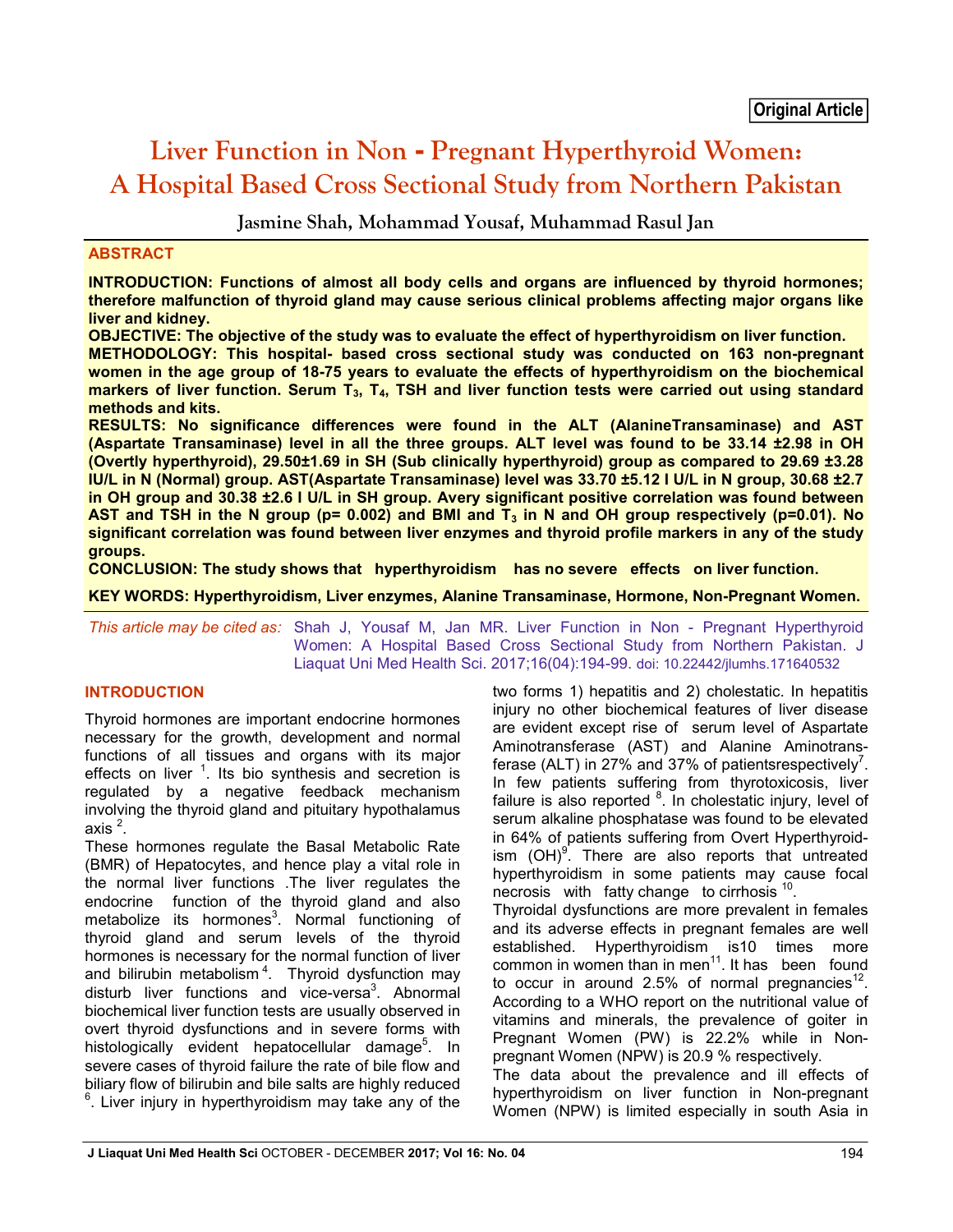general and Pakistan in particular.

#### **Objective**

The purpose of this present cross-sectional study was to study the effects of thyroid hyper function on the biochemical markers of liver functions in Non-pregnant Women (NPW) of Khyber Pakhtun Khwa in Northern Pakistan.

# **METHODOLOGY**

This cross sectional study was carried out between 01 March 2014 to 31 March 2015 in Khyber Teaching Hospital (KTH), a tertiary care hospital in Khyber Pakhtun Khwa (KPK) province of Northern Pakistan. The study was approved by the ethical committee of the Khyber Teaching Hospital (KTH), through its letter no 21876/KTH/ P.S. The total no of patients visiting various outpatient depts. were 539968. Out of these 281,311 were females and 258,657 were male. The total referral cases form this department for thyroid screenings were 15667.3010 were found to be newly diagnosed cases of thyroidal dysfunctions. 2303 were females and 707 were males. The ratio of female and male was 3.26:1. Among female patients, 605 were below 18 years, 442 were pregnant and 1147 were sufferings from co-morbidities affecting kidney, liver, heart or diabetes leaving behind 109 non pregnant patients that comprise the study group. Normal (N) or control group consisting of 54 non pregnant women were recruited from the local area in Peshawar city. Informed consent was sought from each patient personally or through their attendant. The data regarding age; BMI, medical history etc was collected from the patients through a well-designed data entry form using purposive sampling method. All human dignity was respected in accordance with international norms involving human as an experimental objects. 5 ml of fasting venous blood sample was collected from each patient. Serum was divided into two parts, one part was used for thyroid function tests by Elisa techniques and the other was immediately analyzed for biochemical tests of ALT and AST using Standard protocols.

## **Biochemical analysis of Thyroid markers**

Thyroid biomarkers (Serum TSH,  $T_4$  and  $T_3$ ) were evaluated using ELISA kits (Biocheck, Inc. catalog Number: BC-1001, BC-1007 and BC-1005 respectively) on Dia 710 micro plate reader (Made in Australia) using Competitive ELISA and Sandwich ELISA methods respectively<sup>13-15</sup>. The normal reference values for TSH, T4 and T3were 0.4- 6.0 μ IU/ml, 4.8-12.0 μg/dl, and 0.6-1.85 ng /ml respectively. **Biochemical analysis of liver markers**

Serum ALT and AST were measured according to IFCC standard methods on chemistry autoanalyser (Erbamannhein chemistry autoanalyser, Germany) using standard Erba kits & protocols.

The normal range for ALT& AST was 5-45 IU/L and 5-45 IU/L respectively.

#### **Statistical analysis of the data**

The data of the study group was statistically analyzed on SPSS for windows 21.0 software (SPSS Inc. Chicago, IL, USA) and Microsoft Excel. The values were reported as Mean ± Standard Error (SE). Multiple linear regression & Pearson's correlation analysis for the required parameters was also done to determine the kind of association between these parameters. A two-tailed p value <0.05 was considered statistically significant.

# **RESULTS**

# **Baseline characteristic of the study group**

The study group and the control group were age matched 163 Non- pregnant women (NPW) as shown in table 1. The mean age of patients in the control group (N) was 42.15 ±1.86 years, 49.74 ±1.62 years for Overtly Hyperthyroid (OH) and 48.94 ±1.87 years for the Sub clinically Hyperthyroid (SH). The control group was with 54 normal non pregnant women, of which 61.11% (33) were Menopausal (M, age below 45 years), 18.52% (10) were Early Post-Menopausal (EPM, age 45-50 years) and 20.37% (11) were Late Post-Menopausal (LPM, age above 50 years). Similarly the percentage of M, EPM and LPM in the OH(58) and SH (51) were 34.48% (20), 27.58% (16), 37.93 % ( 22) and43.14% (22), 07.84 % (04), 49.07% (25) respectively.

Comparison of the biochemical markers of thyroid function and liver function of the study group. The mean values of thyroid hormones and biochemical markers of liver function are presented in table 1. The mean serum level of TSH was found to be lowest in OH group  $(0.17 \pm 0.01 \mu)$  ml) and highest in the N group  $(2.38 \pm 0.49 \mu)$ U/ ml). Serum T3 level was highest in OH group (2.37 ±0.01 ng/ml) and lowest in SH group (1.64 ±0.04 ng/ml). Highest serum T4 level was found for OH group (12.07 ±0.46 µg/ dl) and lowest in SH group (8.16  $\pm$ 0.24) µg/ dl). The mean ALT level was highest in OH group (33.14 ±2.98 IU/L) and lowest in the SH group  $(29.50 \pm 1.69 \text{ IU/L})$ . Mean AST was found highest in N group (33.70 ±5.12 IU/L)) and lowest in SH group (30.38 ±2.60 IU/L).

#### **Multiple linear regression analysis of thyroid profile markers and liver markers**

Regression analysis is a statistical procedure of determining the kind of relationship between variables. It defines the difference of the dependent variable around the regression function. Results of multiple linear regression analysis between the thyroid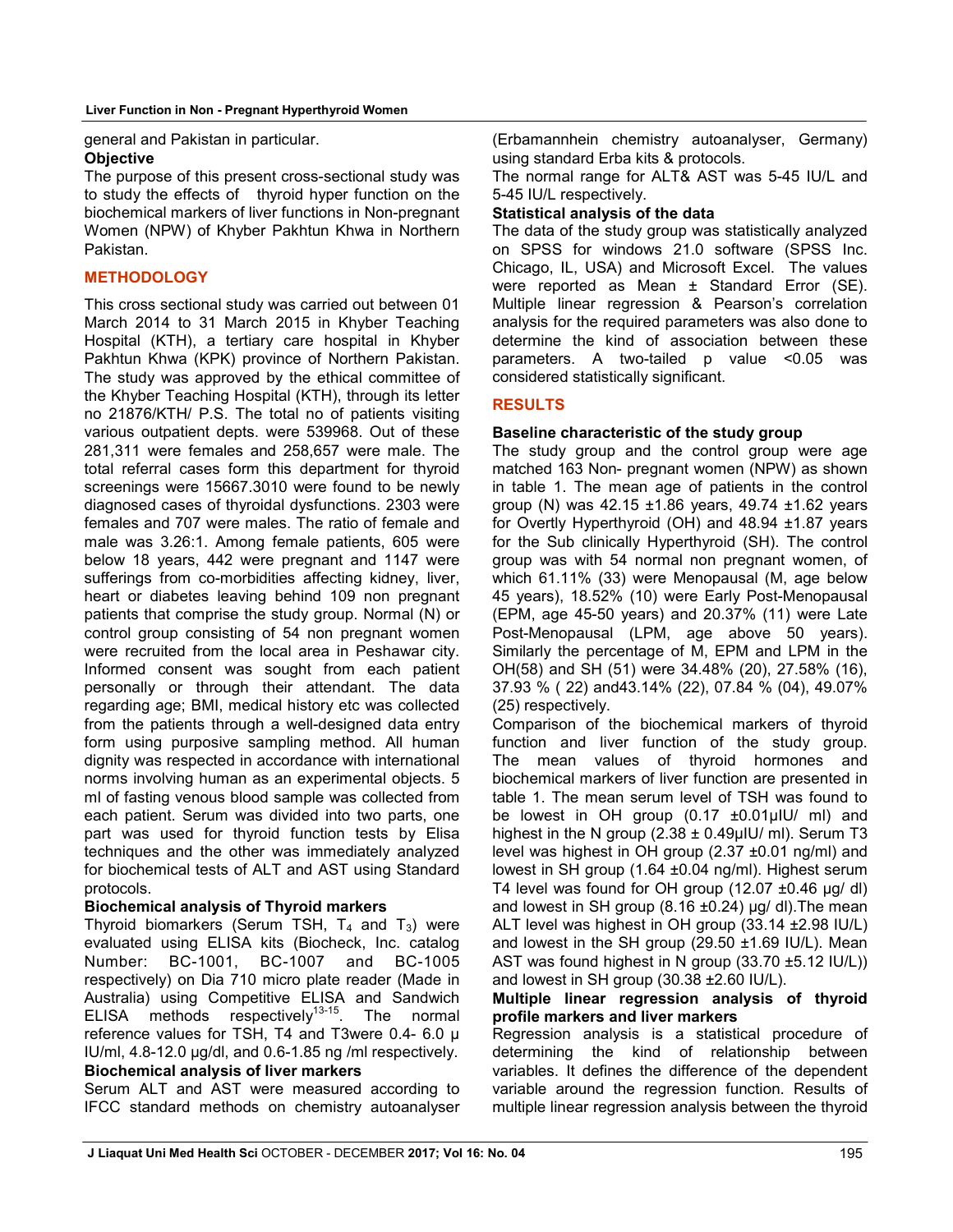profile markers (independent variable) and liver markers (dependent variable) for the three study groups are shown in table II-IV. Both ALT and AST are positively related with TSH in all the study groups. ALT show positive relation with  $T_3$  in N and OH group and negative in SH group. It also shows negative relation with  $T_4$  in N group and positive in OH and SH group. AST was positively related with  $T_3$  in N group and negatively related in OH and SH group. It show negative relation with  $T_4$  in N group and positive in OH and SH group.

## **Correlation analysis**

Correlation analysis is a statistical method for the verification of a relationship among two variables and is expressed in term of coefficient of correlation(r).Its values are -1 to 0 to +1. A positive relation means a direct relation and negative mean an inverse relation <sup>18</sup>. The results of correlation analysis are presented in table V. ALT was found to be positively correlated with TSH in the entire study group. With  $T_3$  and  $T_4$  it showed negative correlation in Group and positive correlation in OH and SH group. All these correlations were found to be non-significant. Avery significant positive correlation was found between AST and TSH in the N group ( $p = 0.002$ ). AST was non-significantly negatively correlated with TSH in the OH and positive within SH group. AST was positively correlated in nonsignificant way with  $T_3$  in N, and negatively in OH and SH group. Similarly AST was negatively correlated with  $T_4$  in N and SH group positively correlated with OH group. BMI was found to be very significantly correlated with  $T_4$  in N and OH group ( $p = 0.01$ ).

| TABLE I: FREQUENCY DISTRIBUTION OF MENOPAUSAL STATUS OF THE STUDY GROUPS |  |
|--------------------------------------------------------------------------|--|
|                                                                          |  |

| <b>Group ID</b> | Mean age (Years) | % M(n)    | $%$ EPM (n) | $%$ LPM $(n)$ | Total |
|-----------------|------------------|-----------|-------------|---------------|-------|
|                 | $42.15 \pm 1.86$ | 61.11(33) | 18.52(10)   | 20.37(11)     | 54    |
| OН              | 49.74 ±1.62      | 34.48(20) | 27.58(16)   | 37.93(22)     | 58    |
| <b>SH</b>       | $48.94 \pm 1.87$ | 43.14(22) | 07.84(04)   | 49.07(25)     | 51    |
|                 |                  |           |             |               |       |

*N: Normal, OH: Overtly hyperthyroid, SH: Sub clinically hyperthyroid, M: Menopausal, EPM: Early Postmenopausal, LPM: Late Postmenopausal.*

# **TABLE II**: **THYROID PROFILE AND LIVER FUNCTION BIOCHEMICAL MARKERS IN NON-PREGNANT WOMEN**

| <b>Group ID</b> |             |                 | <b>Thyroid profile markers</b> | Liver marker    |                  |                  |
|-----------------|-------------|-----------------|--------------------------------|-----------------|------------------|------------------|
|                 | Freq. $(n)$ | <b>TSH</b>      | $T_{3}$                        | T4              | <b>ALT</b>       | <b>AST</b>       |
| N               | 54          | $2.38 + 0.49$   | $1.68 + 0.05$                  | $8.50 \pm 1.59$ | 29.69 ±3.28      | 33.70 ±5.12      |
| <b>OH</b>       | 58          | $0.17 \pm 0.01$ | $2.37 + 0.01$                  | $12.07 + 0.46$  | $33.14 \pm 2.98$ | $30.68 \pm 2.7$  |
| <b>SH</b>       | 51          | $0.18 \pm 0.01$ | $1.64 \pm 0.04$                | $8.16 \pm 0.24$ | 29.50 ±1.69      | $30.38 \pm 2.60$ |

*N: Normal, OH: Overtly hyperthyroid, SH: Sub clinically hyperthyroid, TSH: Thyroid Stimulating Hormone, T3: Triiodothyronine, T4:Tetraiodothyronine, ALT: Alanine Transaminase, AST: AspartateTransaminase.*

## **TABLE III: MULTIPLE LINEAR REGRESSION ANALYSIS OF THYROID PROFILE WITH LIVER MARKERS IN THE NORMAL GROUP (N)**

|          | <b>Model</b>   |            |           | Unstandardized coefficients |       |  |
|----------|----------------|------------|-----------|-----------------------------|-------|--|
| DV       |                | <b>ALT</b> |           | AST                         |       |  |
| Constant |                | в          | <b>SE</b> | в                           | SE    |  |
|          |                | 30.16      | 23.11     | 28.56                       | 13.33 |  |
|          | <b>TSH</b>     |            | 2.55      | 4.80                        | 1.47  |  |
| IV       | $T_3$          | 10.43      | 9.24      | 3.97                        | 5.33  |  |
|          | T <sub>4</sub> | -3.04      | 2.08      | $-1.82$                     | 1.20  |  |

*Dependent variable: DV, Independent Variable: IV, Standard Error: SE*

#### **TABLE IV: MULTIPLE LINEAR REGRESSION ANALYSIS OF THYROID PROFILE WITH LIVER MARKERS IN THE OVERTLY HYPERTHYROID GROUP (OH)**

|                               | Model | <b>Unstandardized coefficients</b> |           |            |           |  |  |
|-------------------------------|-------|------------------------------------|-----------|------------|-----------|--|--|
| DV                            |       | <b>ALT</b>                         |           | <b>AST</b> |           |  |  |
| Constant                      |       | в                                  | <b>SE</b> | B          | <b>SE</b> |  |  |
|                               |       | 10.18                              | 15.41     | 23.10      | 13.97     |  |  |
|                               | TSH   | 34.5                               | 33.86     | 30.53      | 30.69     |  |  |
| IV<br>$T_3$<br>T <sub>4</sub> | 3.88  | 4.74                               | $-3.62$   | 4.3        |           |  |  |
|                               |       | 0.66                               | 0.95      | 0.92       | 0.86      |  |  |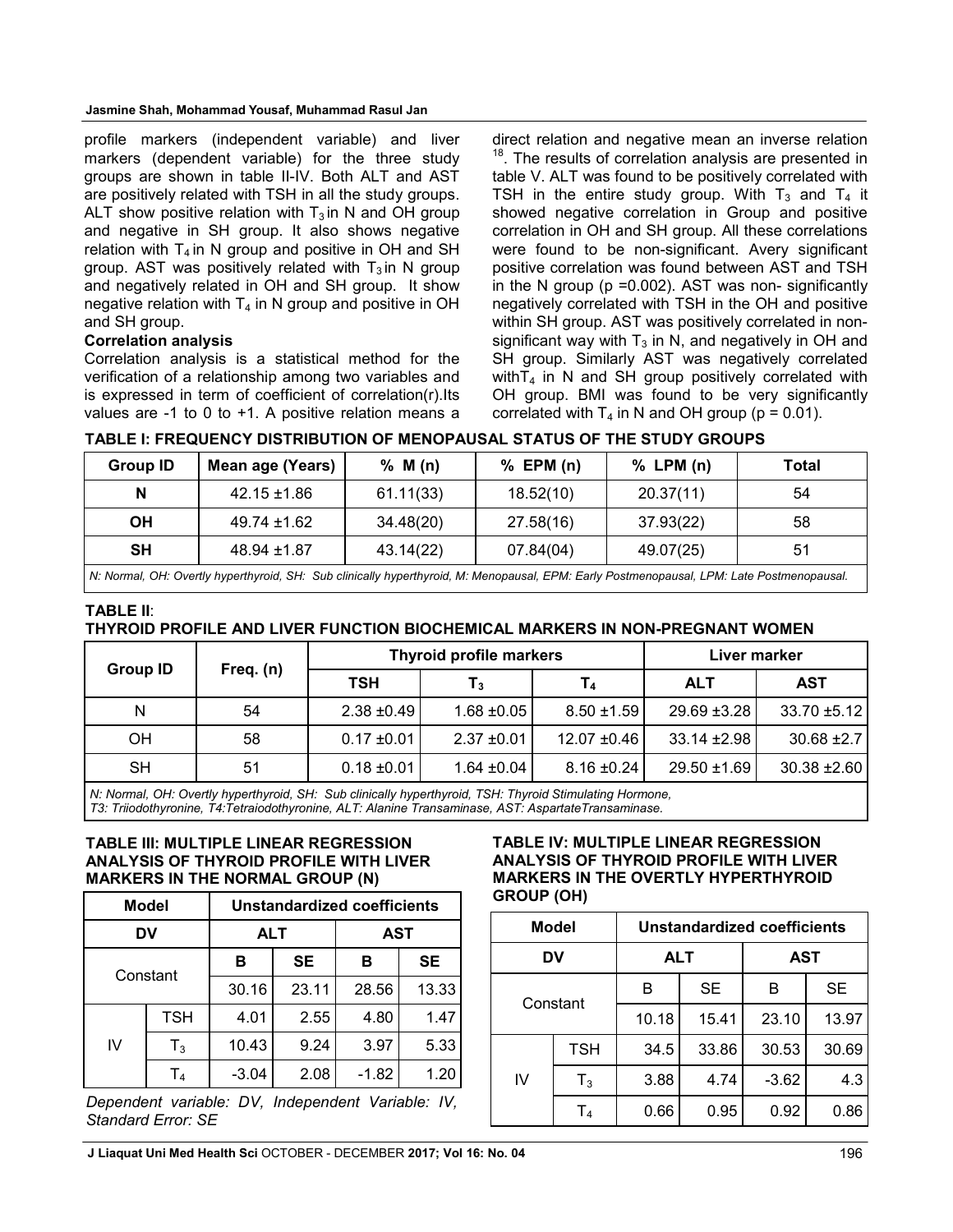#### **TABLE V: MULTIPLE LINEAR REGRESSION ANALYSIS OF THYROID PROFILE WITH LIVER MARKERS IN THE SUB CLINICALLY HYPERTHYROID GROUP (SH)**

|          | Model          | <b>Unstandardized coefficients</b> |           |            |           |
|----------|----------------|------------------------------------|-----------|------------|-----------|
| DV       |                | <b>ALT</b>                         |           | <b>AST</b> |           |
| Constant |                | в                                  | <b>SE</b> | B          | <b>SE</b> |
|          |                | 16.00                              | 10.10     | 51.36      | 15.3      |
|          | <b>TSH</b>     | 28.4                               | 18.60     | 38.81      | 28.17     |
| IV       | $T_3$          | 3.55                               | 6.11      | $-16.16$   | 9.25      |
|          | T <sub>4</sub> | 0.33                               | 1.12      | $-0.18$    | 1.69      |

#### **TABLE VI: CORRELATION ANALYSIS OF LIVER MARKERS WITH TSH, T3 AND T4 IN THE STUDY GROUPS**

| Parameter      | Group     | <b>Biochemical markers of</b><br>liver function |      |           |       |  |
|----------------|-----------|-------------------------------------------------|------|-----------|-------|--|
|                | ID        | <b>ALT</b>                                      |      | AST       |       |  |
|                |           | R                                               | р    | R         | р     |  |
|                | N         | 0.20                                            | 0.16 | $0.41$ ** | 0.002 |  |
| <b>TSH</b>     | ΟH        | 0.09                                            | 0.49 | $-0.64$   | 0.67  |  |
|                | <b>SH</b> | 0.06                                            | 0.63 | 0.13      | 0.32  |  |
| T <sub>3</sub> | N         | $-0.27$                                         | 0.05 | 0.06      | 0.68  |  |
|                | OН        | 0.13                                            | 0.33 | $-0.09$   | 0.50  |  |
|                | <b>SH</b> | 0.65                                            | 0.63 | $-0.60$   | 0.66  |  |
| T4             | N         | $-0.18$                                         | 0.18 | $-0.20$   | 0.15  |  |
|                | OН        | 0.12                                            | 0.36 | 0.08      | 0.56  |  |
|                | SH        | 0.01                                            | 0.94 | $-0.01$   | 0.92  |  |

*\*. Correlation is significant at the 0.05 level (2-tailed).*

*\*\*. Correlation is significant at the 0.01 level (2-tailed).*

# **DISCUSSION**

Hyperthyroidism causes liver dysfunctions, which are associated with the effects of thyroid hormone excess<sup>5,19</sup>. In patients, with untreated hyperthyroidism, changes in liver biochemistry are most frequently observed 20-22, but these biochemical changes are usually reversible and can be normalized after treatment with appropriate drugs.

A no of studies have reported the biochemical abnormalities of liver functions in untreated patients with thyrotoxicosis. As there is a strong associations between liver and thyroid and hence any abnormality in one may cause confusions in the biochemical tests either for liver or thyroid function tests. Thus it is important to measure thyroid profile markers (TSH, T3 & T4) in any patient with abnormal liver function markers, to rule out coexistent possibility of thyroid dysfunctions. Biscoveanu et al examined the clinical records of 30 cases of Grave's disease and found that 11 (37%) patients had abnormal results for biochemical markers of liver function tests like ALK, AST, ALT, GGT and bilirubin $^{23}$ .

Thyroidal dysfunction is a common health problem of endocrine gland in northern Pakistan with highest frequency in females due to unknown etiology. Its prevalence rate among general population is believed to be 5.1% with higher prevalence rate in females<sup>24</sup>.

In the present study we attempted to assess liver health inpatients with confirmed hyperthyroidism. The data presented here show the effect of biochemical markers of thyroid function on liver function in nonpregnant women in Khyber Pakhtun Khwa province of northern Pakistan. It shows the effect of change in the serum level of thyroid biochemical markers on the level of liver function markers in the study groups.

Our study group mainly consist of Non pregnant women (n=163) which were the new referral cases for thyroid screening to a tertiary care hospital.

In our study no significance differences were found in the ALT and AST level in all the three groups. ALT level was found to be slightly elevated while AST level was little depressed in OH group as compared to N group. This range of liver dysfunctions is consistent with other similar studies reported in the literature, where no significant change in the level of liver enzymes was observed in hyperthyroid patients.

Y Mane A et al evaluated the liver functions tests of 45 confirmed hyperthyroid patients and found it normal <sup>25</sup>. This shows that hyperthyroidism has no severe effects on liver function. Therefore, the possibility of liver impairment in thyroid dysfunction is ruled out. Some researchers have reported a strong association between liver function and thyroid hormones metabolism <sup>26-27</sup>. Thyroidal dysfunctions are also found to be associated with liver injuries with not yet fully understood mechanism<sup>7</sup> and elevation of liver enzymes, ALT, AST and ALP. The discrepancies in our results and other reported in literature may be due to a no of factors like, racial differences, sex, age, nutritional status and genetic makeup of our study group.

The important aspects of this study is that no such study has been reported from this area of northern Pakistan where the prevalence rate of hyperthyroidism is almost 5.1% with higher prevalence rate in females than in males $^{23}$ .

All these findings of our study are important in understanding the intricate interactions between the thyroid gland and liver. The findings of our study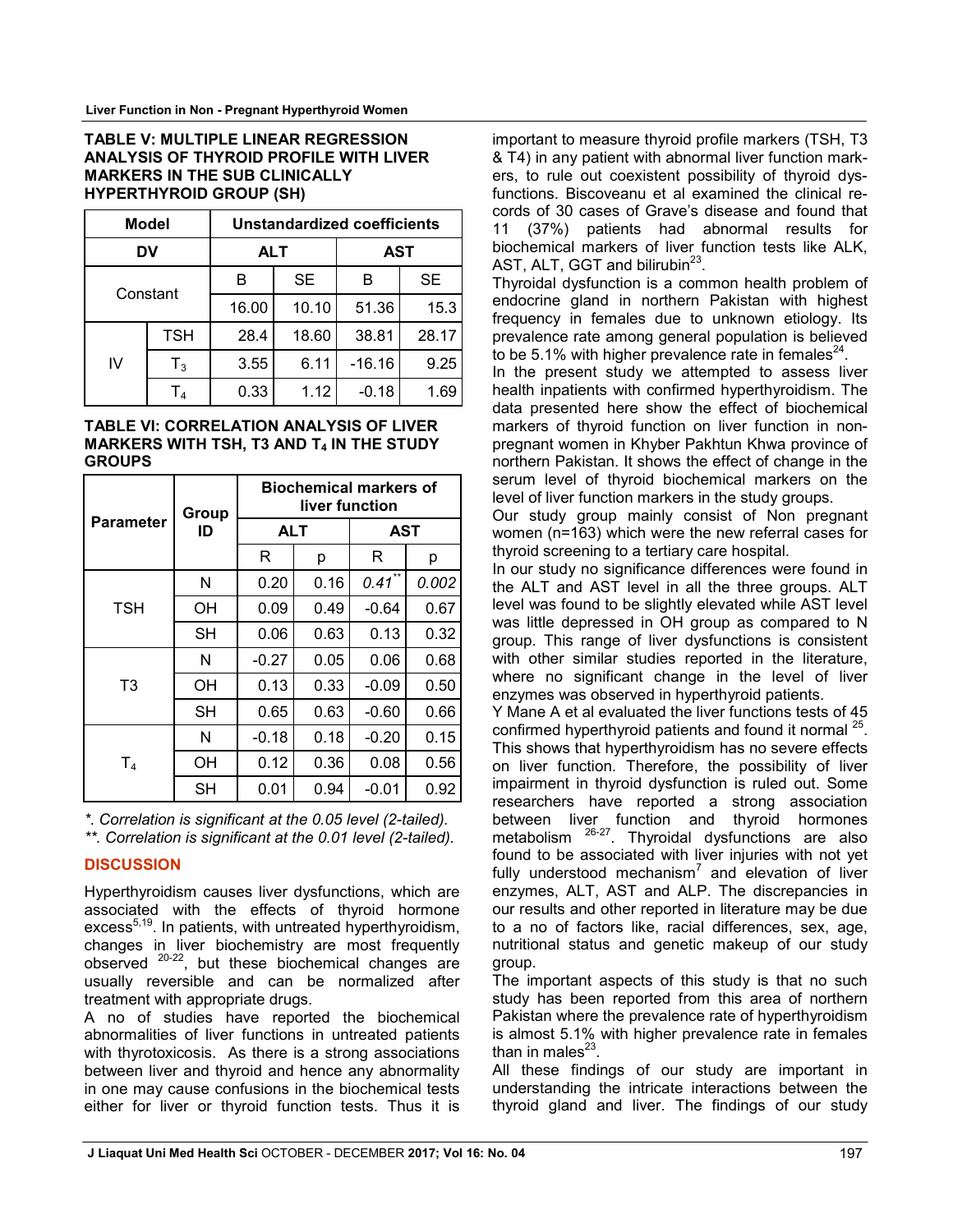**Jasmine Shah, Mohammad Yousaf, Muhammad Rasul Jan**

provide a multisystem approach to treat patients with diseases affecting either thyroid or liver. This study has got a no of limitations which according to our view were unavoidable. The first and foremost is the socio cultural barriers specific to this area hindering the collection of authentic data regarding family history, medical history and social status. The other limitations of the study include financial constraint, time limitation, and small study group pertaining to non-pregnant women only in one Centre only. Lastly thyroid profile markers were measured by ELISA technique, it would have been better to be measured by Radio immunoassay which is considered superior to our procedure. Further studies are required involving lager populations for better understanding of the intricate interactions between the thyroid gland and liver.

#### **Financial disclosure**

The study was not supported by any agency in any form.

**Conflict of interest:** None

## **REFERENCES**

- 1. Yen PM. Physiology and molecular basis of thyroid hormone action. Physiol Rev 2001; 81 (3):1097-142.
- 2. Chin KY, Ima Nirwana S, Mohame IN, Aminuddin A, Johari MH, Wan Ngah WZ. The Relationships between Thyroid Hormones and Thyroidstimulating Hormone with Lipid Profile in Euthyroid men. Int J Med Sci 2014; 11(4): 349–355. doi: 10.7150/ijms.7104
- 3. Arora S, Chawla R, Tayal D, Gupta VK, Sohi JS, Mallika V. Biochemical markers of liver and kidney function are influenced by thyroid function- a case -controlled follow up study in Indian hypothyroid subjects. Ind J Clin Biochem 2009; 24 (4): 370- 374. doi: 10.1007/s12291-009-0067-1
- 4. Oda E, Aizawa Y. Total bilirubin is inversely associated with metabolic syndrome but not a risk factor for metabolic syndrome in japanese men and women. Acta Diabetol 2013; 50: 417–422.
- 5. Khemichian S, Fong T. Hepatic Dysfunction in Hyperthyroidism. Gastroenterol Hepatol (NY) 2011; 7(5): 337–339.
- 6. Deetman PE, Bakker SJL, Kwakernaak AJ, Navis G, Dullaart RPF, and on behalf of the PREVEND study group. The Anti-Oxidant Bilirubin with Free Thyroxine is Modified by Insulin Resistance in Euthyroid Subjects. PLoS ONE 2014 9(3): e90886. doi:10.1371/journal.pone.0090886.
- 7. Kubota S, Amino N, Matsumoto Y, et al. Serial changes in liver function tests in patients with thyrotoxicosis induced by Graves'disease and painless thyroiditis. Thyroid 2008; 18(3):283–7.
- 8. He K, Hu Y, Xu XH, et al. Hepatic dysfunction

related to thyrotropin receptor antibody in patients with Graves' disease. Exp Clin Endocrinol Diabetes 2014; 122(06):368–372. DOI: 10.1055/s-0034-1375667.

- 9. Ittermann T, Haring R, Wallaschofski H, et al. Inverse association between serums free thyroxine levels and hepatic steatosis: Results from the Study of Health in Pomerania. Thyroid 2012; 22 (6):568–574. doi: 10.1089/thy.2011.0279.
- 10. de Campos Mazo DF, de Vasconcelos GB, Pereira MA, et al. Clinical spectrum and therapeutic approach to hepatocellular injury in patients with hyperthyroidism. Clin Exp Gastroenterol 2013; 6: 9–17. doi: 10.2147/CEG.S39358.
- 11. Vanderpump MPJ. The epidemiology of thyroid diseases. In Braverman LE, Utiger RD, (eds).Werner and Ingbar's The Thyroid: A Fundamental and Clinical Text, 9th edn, 2005; pp 398-406. JB Lippincott-Raven: Philadelphia.
- 12. El Baba KA, Azar ST.Thyroid dysfunction in pregnancy. Int J Gen Med. 2012; 5:227-30. doi: 10.2147/IJGM.S27009.
- 13. Walker WHC. An Approach to immunoassay. Clin Chem 1977; 23(2):384-402.
- 14. Schuurs AHWM, Van Weemen BK. Enzyme Immunoassay. Clin. Chem. Acta 1977; 81 (5): 1-40.
- 15. Uotila M, Ruoslahti E and Engvall E. Two-site sandwich enzyme immunoassay with monoclonal antibodies to human alpha-fetoprotein. J Immunol Methods. 1981; 42(1): 11-15.
- 16. Bergmeyer HU, Hørder M, Rej R. International Federation of Clinical Chemistry (IFCC) Scientific Committee, Analytical Section: approved recommendation (1985) on IFCC methods for the measurement of catalytic concentration of enzymes. Part 3. IFCC method for alanine aminotransferase (L-alanine: 2-oxoglutarate aminotransferase, EC 2.6.1.2). J Clin Chem Clin Biochem. 1986; 24(7):481-95.
- 17. Oosterbann RJ, Frequency and Regression, In: Drainage Principles and Application S, H.P. Ritzema (Ed.), Chapter 6, Second Edition (Completely revised), 1994; pp 175-223. ILRI Publication, The Netherlands.
- 18. Taylor R. Interpretation of the correlation coefficient: A basic review. JDMS. 1990; 6(1): 35-39.
- 19. El-Kabbany ZA, Hamza RT, Hakim ASA, Tawfik LM. Thyroid and Hepatic Haemodynamic Alterations among Egyptian Children with Liver Cirrhosis. ISRN Gastroenterol 2012; 2012: 595734. doi: 10.5402/2012/595734.
- 20. Kubota S, Amino N, Matsumoto Y, et al. Serial changes in liver function tests in patients with thyrotoxicosis induced by Graves' disease and